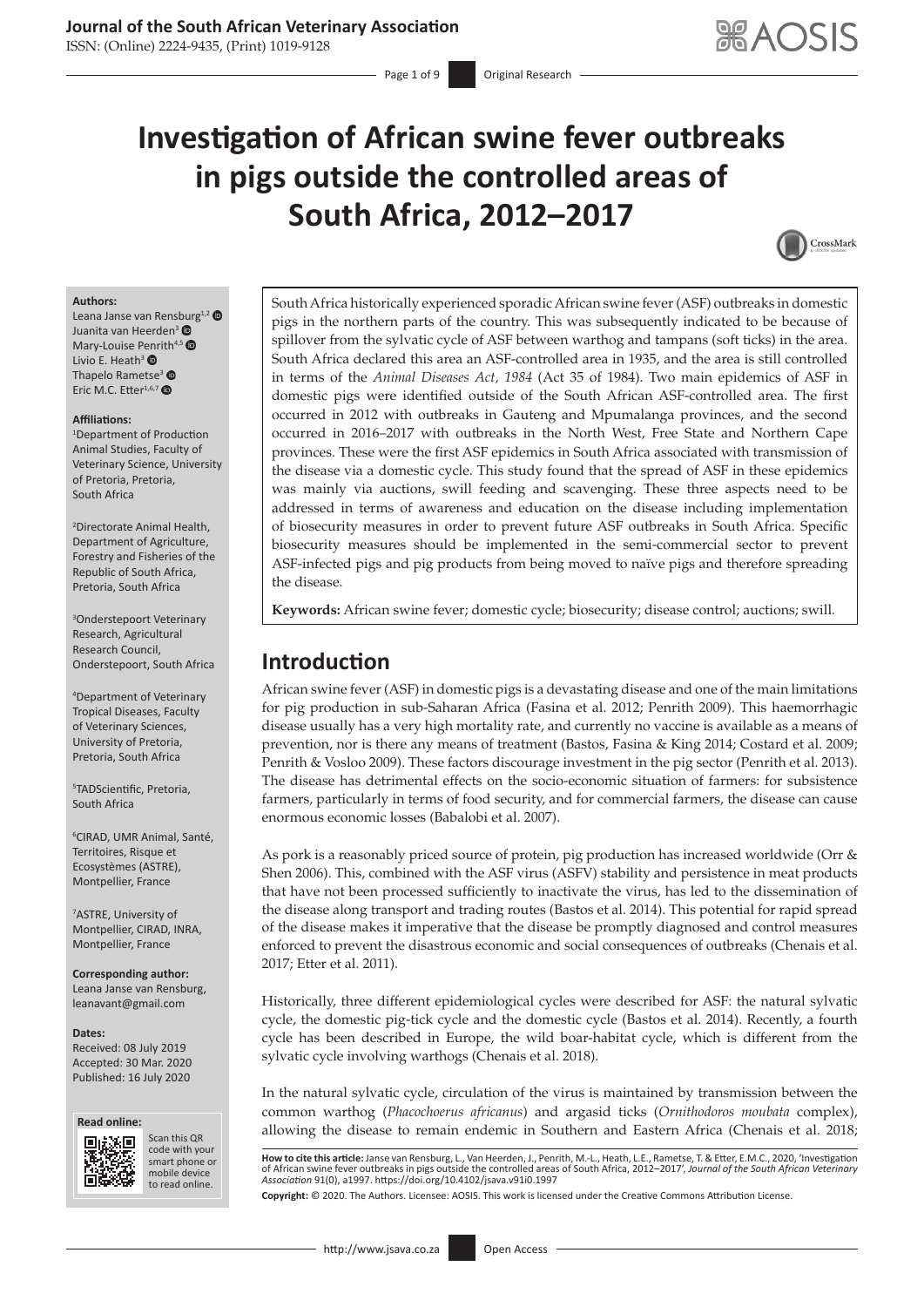Jori et al. 2013; Penrith et al. 2013; Sánchez-Vizcaíno et al. 2015; Wilkinson 1986). The disease is thought to have evolved in this cycle, with the ticks inhabiting warthog burrows, feeding on their blood and transmitting the virus at the same time (Plowright, Parker & Peirce 1969; Thomson 1985).

The domestic cycle is defined by the maintenance of viral circulation by transmission of the disease between domestic pigs without the involvement of an arthropod biological vector (Penrith et al. 2013). Although outbreaks can be initiated when infected ticks feed on a domestic pig, subsequent spread of the virus within domestic pig populations depends largely, if not entirely, on the horizontal transmission of the virus between pigs. Transmission can occur through direct contact between infectious and susceptible pigs, consumption by susceptible pigs of contaminated meat products and contact with fomites (Penrith & Vosloo 2009; Penrith et al. 2013). This cycle depends on a constant supply of susceptible pigs exposed to the virus (Penrith et al. 2013).

The first description of an ASF outbreak in South Africa was in 1928 in pigs close to Modimolle in Limpopo Province and was followed by several outbreaks for a few years in that vicinity (Penrith 2013). Since 1928, there have been frequent reports of ASF in the northern part of the country (De Kock, Robinson & Keppel 1940; Magadla et al. 2016). In 1935, South Africa declared a controlled area for ASF where the disease is endemic because of the sylvatic cycle; this included parts of the Limpopo, Mpumalanga, North West and KwaZulu-Natal provinces (Magadla et al. 2016; Penrith 2013). The disease is still controlled in South Africa in terms of the *Animal Diseases Act, 1984* (Act 35 of 1984).

The first outbreak of ASF reported outside of the ASFcontrolled area of South Africa was in 1996, just outside the controlled area in the Warmbaths region (around the town of Bela-Bela) in Limpopo Province (Magadla et al. 2016). This was an isolated incident, suspected to have been caused by the illegal movement of domestic pigs from the ASFcontrolled area and did not spread beyond the index farm (Penrith & Vosloo 2009). Since then, two epidemic episodes occurred outside the controlled area, one in 2012 and one between 2016 and 2017 (Department of Agriculture, Forestry and Fisheries [DAFF] 2018). There is very little published information available on these large-scale outbreaks of ASF in the previously ASF-free zone of South Africa. Phylogenetic studies on the viruses involved are ongoing and the results will be published separately when they have been completed. The purpose of this study is to provide a brief epidemiological description of the 2012 and 2016–2017 ASF outbreaks to identify factors in the pig production systems that may have contributed to the spread and maintenance of infection and that can be subjected to further epidemiological analysis to determine their relative importance. Considering the zoning system in place in South Africa for the control of ASF, it is crucial for policy-makers, the pig industry and the international community to understand the factors that contributed to the occurrence of these outbreaks and spread of the disease outside of the controlled area of South Africa.

# **Research methods and design**

This study investigated ASF outbreaks in domestic pigs, exclusively outside of the ASF-controlled area of South Africa, from 2012 to 2017. During the period under study, provincial veterinary officials reported an ASF outbreak to the DAFF for each epidemiological unit where ASF had been confirmed, which was subsequently reported to the World Organisation for Animal Health (OIE) by DAFF. These epidemiological units were each a group of pigs that had the same likelihood of exposure and consisted of pigs on the same farm or free-roaming pigs in the same communal area.

Primary epidemiological information was collated from official veterinary disease reports submitted for each of the events by the provincial state officials responsible for the areas in which the outbreaks occurred. This was supplemented by utilising the follow-up reports from the provincial veterinary services and personal communication with officials that had been involved in the outbreak control and eradication. The minutes of the meetings held by the ASF Veterinary Operational Committee, as well as communication between the South African Pork Producers' Organisation (SAPPO) and DAFF relating to the ASF outbreaks, were also utilised for supplementary information.

Maps used throughout this article were created using ArcGIS<sup>®</sup> software (Esri<sup>1</sup>) and timelines were created using Microsoft Excel 2013®.

### **Diagnosis**

For this study, we analysed the results from diagnostic tests performed during the studied ASF outbreaks at the Agricultural Research Council – Onderstepoort Veterinary Research, Transboundary Animal Diseases laboratory (ARC-OVR TAD), which is the Africa-based OIE Reference laboratory for ASF testing. Organ and blood samples collected during the outbreak investigations were tested to detect the presence of the ASFV genome using the real-time polymerase chain reaction (PCR) to confirm outbreaks. When serum samples were submitted, enzyme-linked immunosorbent assay (ELISA) was performed with the commercially available blocking ELISA, which uses a monoclonal antibody (Mab) specific for VP72 ASFV protein, manufactured by Ingenasa (Ingezim PPA Compac K3, Ingenasa, Madrid, Spain).

#### **Ethical consideration**

Ethical approval was obtained for this research as part of a doctoral project from the Research Ethics Committee of the Faculty of Veterinary Science, University of Pretoria (project number REC011-19).

### **Results 2012 epidemic**

During the ASF epidemic of 2012, 17 outbreaks were reported outside of the South African ASF-controlled area: six

<sup>1.</sup>ArcGIS® and ArcMap™ are the intellectual property of Esri and are used herein under license. Copyright © Esri. All rights reserved. [www.esri.com](http://www.esri.com).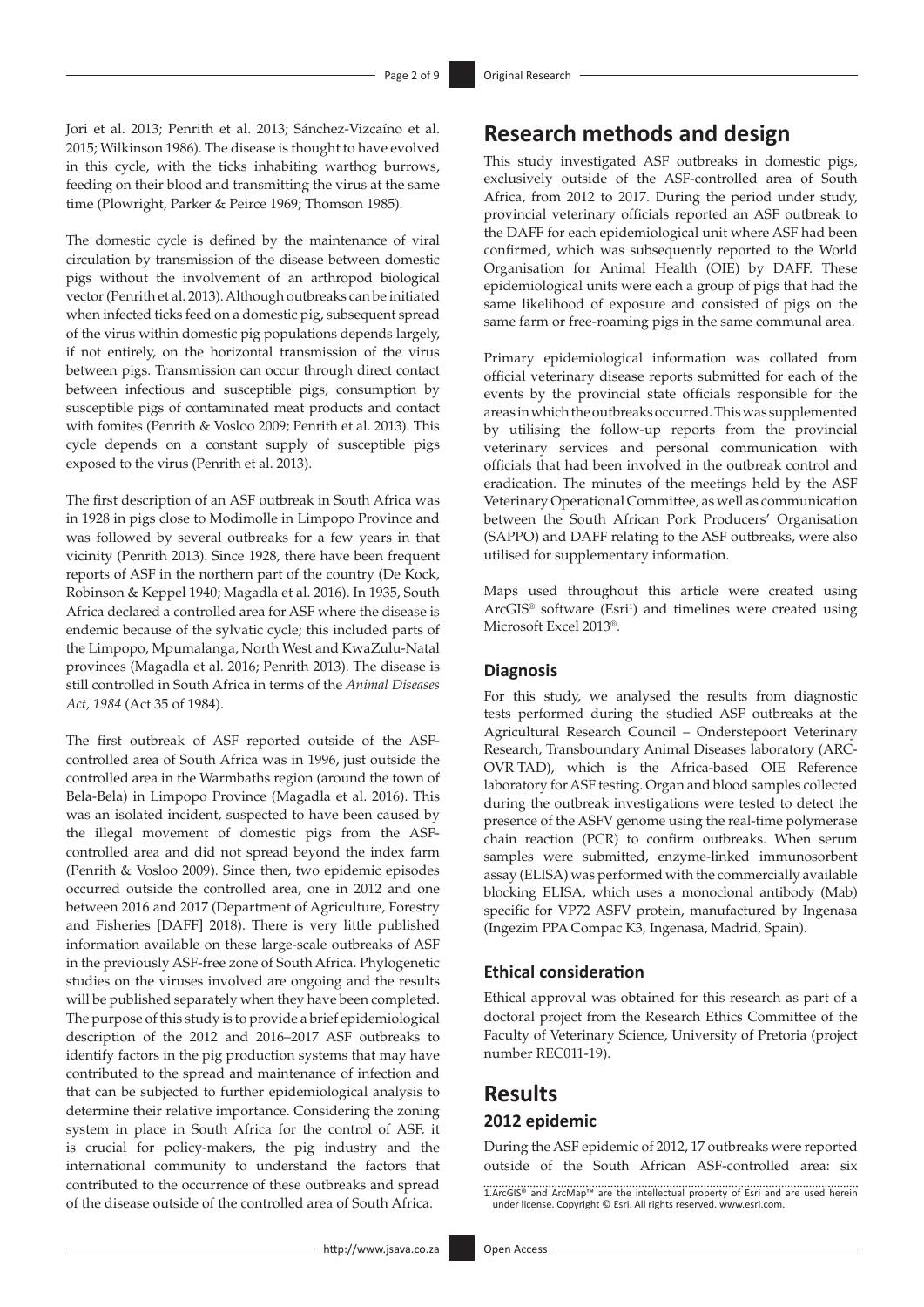outbreaks in Gauteng Province and 11 outbreaks in Mpumalanga Province (Figure 1). The first case was discovered at an abattoir in Gauteng Province on 04 January 2012, when on post-mortem inspection a meat inspector and local veterinarian found septicaemic carcasses at an abattoir in the Lesedi municipality (Geertsma, Mpofu & Walters 2012). The lesions raised a suspicion of either ASF or classical swine fever. Samples taken from the carcasses were submitted to the ARC-OVR TAD for laboratory confirmation. Following laboratory confirmation of ASF, the remaining pigs were euthanised and all carcasses were destroyed. Quarantine of the abattoir was lifted following disinfection with a chlorinebased chemical.

The farm of origin of the diseased pigs was found to be about 40 km from the abattoir located in the Victor Khanye Municipality, Mpumalanga Province. Upon investigation, it was found that the owner had bought pigs at an auction in Sundra, Mpumalanga, at the end of November/beginning of December 2011. Both the farm of origin and the auction were situated outside of the ASF-controlled area of South Africa. Soon after purchasing these pigs, they had started showing clinical signs of illness, which the owner had presumed to be because of respiratory disease. The owner treated the pigs with antibiotics, but as this produced no improvement in the health of the pigs or the number of mortalities, the owner decided to send the remaining pigs for slaughter towards the end of December 2011.

The provincial veterinary officials investigated the auctioneers' records and obtained the addresses and contact information of the owners of pigs traded at the auctions of November/ December 2011. Following intensive trace backward and forward activities on the part of the veterinary services, three auctions were implicated in the spread of the disease, two in Sundra (Mpumalanga) and one in Bronkhorstspruit (Gauteng).

In total, it was found that in 14 of the 17 ASF outbreaks, owners had traded pigs at auctions. Swill feeding or access to infectious material through scavenging may have caused the remaining three outbreaks. The details of these reported outbreaks are captured in Table 1.

The original source of the epidemic according to provincial and national veterinary services may have been because of



ASE, African swine fever

**FIGURE 1:** Map of locations involved during the 2012 African swine fever epidemic.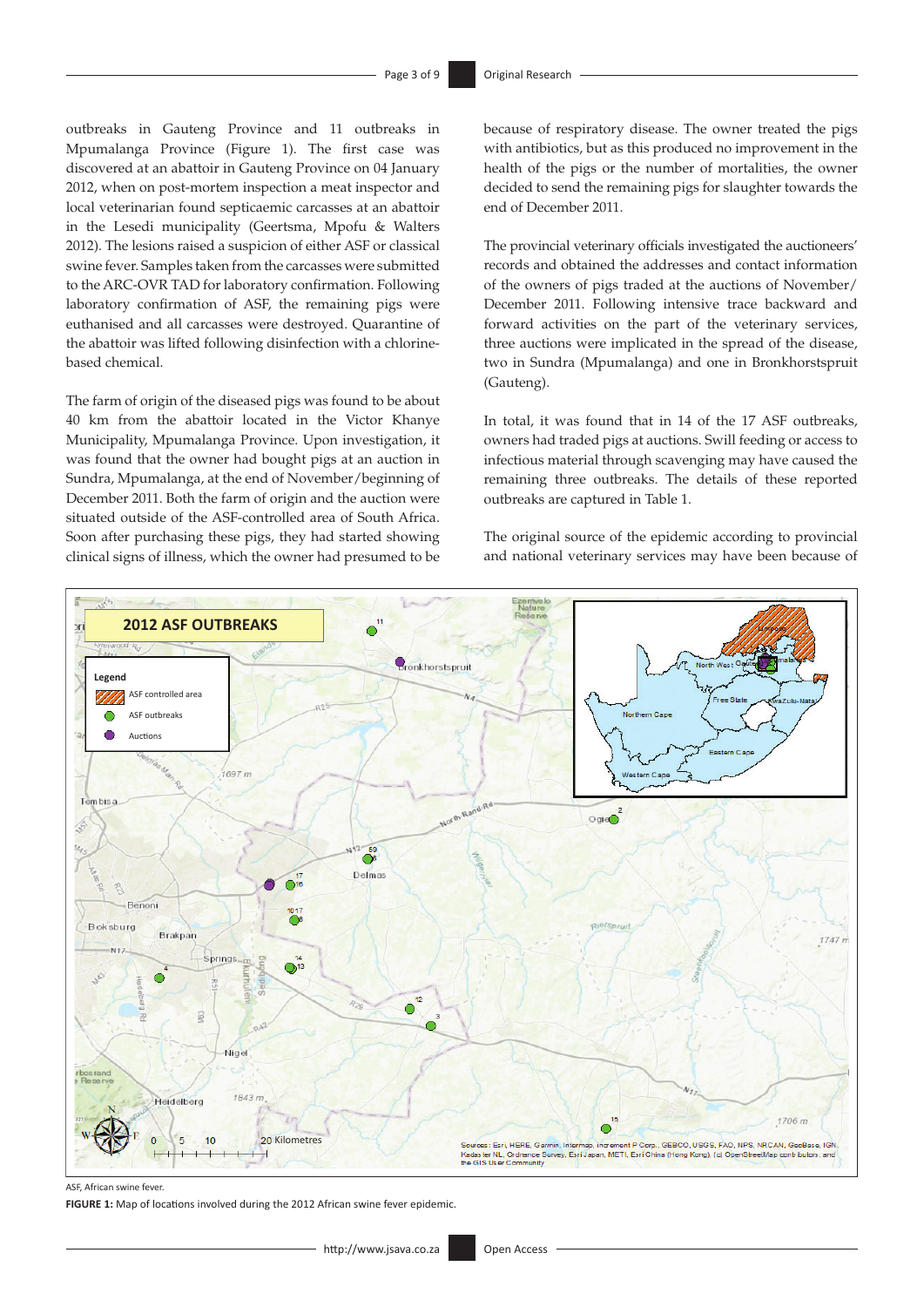**TABLE 1:** Summary of the 2012 African swine fever epidemic outside the South African controlled area.

| <b>Outbreak</b><br>report no. | Outbreak report<br>date | Province   | <b>Comments</b>                                                                             | Number of<br>dead pigs <sup>+</sup> | Number of<br>pigs culled <sup>†</sup> | <b>Total</b>   |
|-------------------------------|-------------------------|------------|---------------------------------------------------------------------------------------------|-------------------------------------|---------------------------------------|----------------|
|                               | 2012-01-13              | Mpumalanga | Bought pigs at auction in Mpumalanga; discovered on post-mortem<br>at abattoir in Gauteng   | 37                                  | 52                                    | 89             |
| 2                             | 2012-01-18              | Mpumalanga | Bought pigs at auction in Mpumalanga; traced via auction records                            | 34                                  | 2                                     | 36             |
| 3                             | 2012-01-18              | Gauteng    | Bought pigs at auction in Mpumalanga; traced via auction records                            | 42                                  | 88                                    | 130            |
| 4                             | 2012-01-19              | Gauteng    | Bought pigs at auction in Mpumalanga                                                        | 73                                  | 44                                    | 117            |
| 5                             | 2012-01-20              | Mpumalanga | Bought pigs at auction in Mpumalanga; traced via auction records                            | 34                                  | 15                                    | 49             |
| 6                             | 2012-01-20              | Mpumalanga | Bought pigs at auction in Mpumalanga; traced via auction records                            | 2                                   | 92                                    | 94             |
| 7                             | 2012-01-20              | Mpumalanga | Bought pigs at auction in Mpumalanga; traced via auction records                            | $\mathbf{1}$                        | 5                                     | 6              |
| 8                             | 2012-01-20              | Mpumalanga | Bought pigs at auction in Mpumalanga; traced via auction records                            | 0                                   | 8                                     | 8              |
| 9                             | 2012-01-20              | Mpumalanga | Bought pigs at auction in Mpumalanga; traced via auction records.                           | $\Omega$                            | 12                                    | 12             |
| 10                            | 2012-01-23              | Mpumalanga | Bought pigs at auction in Mpumalanga; traced via auction records                            | 15                                  | 32                                    | 47             |
| 11                            | 2012-01-25              | Gauteng    | Bought pigs at auction in Gauteng                                                           | 10                                  | $\Omega$                              | 10             |
| 12                            | 2012-01-26              | Gauteng    | Pigs free roaming and scavenge for food                                                     | 7                                   | 2                                     | 9              |
| 13                            | 2012-02-03              | Gauteng    | Bought pigs at auction in Mpumalanga                                                        | 2.5                                 | 14                                    | 39             |
| 14                            | 2012-02-03              | Gauteng    | Dead pig brought from neighbouring infected property and owner<br>practises swill feeding   | 4                                   | 17                                    | 21             |
| 15                            | 2012-02-03              | Mpumalanga | Bought pigs at auction in Mpumalanga; traced via auction records                            | $\mathbf{1}$                        | 6                                     | $\overline{7}$ |
| 16                            | 2012-02-28              | Mpumalanga | Outbreak in informal settlement where pigs are not formally housed<br>and scavenge for food | 196                                 | 603                                   | 799            |
| 17                            | 2012-03-06              | Mpumalanga | Bought pigs at auction in Mpumalanga                                                        | 44                                  | 104                                   | 148            |
| <b>Total</b>                  |                         |            |                                                                                             | 525                                 | 1096                                  | 1621           |

†, Approximate numbers – where numbers differ from the World Organisation for Animal Health (OIE) reports; this is because of the information only becoming available after the OIE report had been made.

the illegal movement of pigs from a farm within the ASF controlled area located in the Lephalale Municipality, Limpopo. Upon investigation by Limpopo Veterinary officials, it was discovered that a farm had supplied pigs to auctioneers outside of the controlled area. According to the workers, pigs had started dying on the farm prior to pigs being sold to the auction, and the pigs had had direct contact with warthogs. Unfortunately, no more pigs were left on this farm to confirm the presence of ASFV.

From when the first ASF was confirmed in January 2012, a Veterinary Operational Committee was formed consisting of members from DAFF, the Provincial Veterinary Services of Gauteng and Mpumalanga as well as SAPPO. This committee coordinated control measures for the ASF outbreaks, which included movement controls in a 3 km radius around reported outbreaks, patrols by the stock theft unit of the South African Police Service, disinfection of auction premises and backward as well as forward tracing from the auction records. Auctions were closed until 60 days after disinfection of the premises. Basic biosecurity measures were recommended, which would prevent spread of ASF and could be speedily implemented, without laborious and costly infrastructure changes. This included confining pigs (SAPPO assisted with feed for confined ex-free-roaming pigs), not feeding swill, not bringing in pigs of unknown health status and not allowing unauthorised people contact with the pig herd. Awareness amongst farmers was raised on the clinical signs of ASF in order to promote reporting of suspicious clinical signs; SAPPO assisted with this initiative that included holding farmer's days and distribution of pamphlets.

These described outbreaks in 2012 were eradicated by selective culling. This entailed quarantining premises confirmed to be infected with ASF and euthanising the remaining pigs.



**FIGURE 2:** Number of domestic pigs affected per month during the 2012 African swine fever epidemic.

The carcasses were destroyed and the premises disinfected. Farmers had signed contracts with SAPPO who paid incentives for the remaining pigs on the premises to be culled. The pigs were culled by stunning with a captive bolt, followed by an overdose of pentobarbitone intra-thoracically (Geertsma et al. 2012). Representatives from the Society for Prevention of Cruelty to Animals were present for the culling. The carcasses were transported by trucks, lined with leakproof plastic, to a secure landfill site in order to prevent environmental contamination, disposed of by deep burial, and covered with lime. In total, approximately 525 pigs died and 1096 were culled during the 2012 ASF epidemic, which was reported from January 2012 to March 2012 (Figure 2). All outbreaks were declared resolved by 22 May 2012.

#### **2016–2017 epidemic**

During the ASF epidemic of 2016–2017, another 17 outbreaks were reported outside of the ASF controlled area and spanned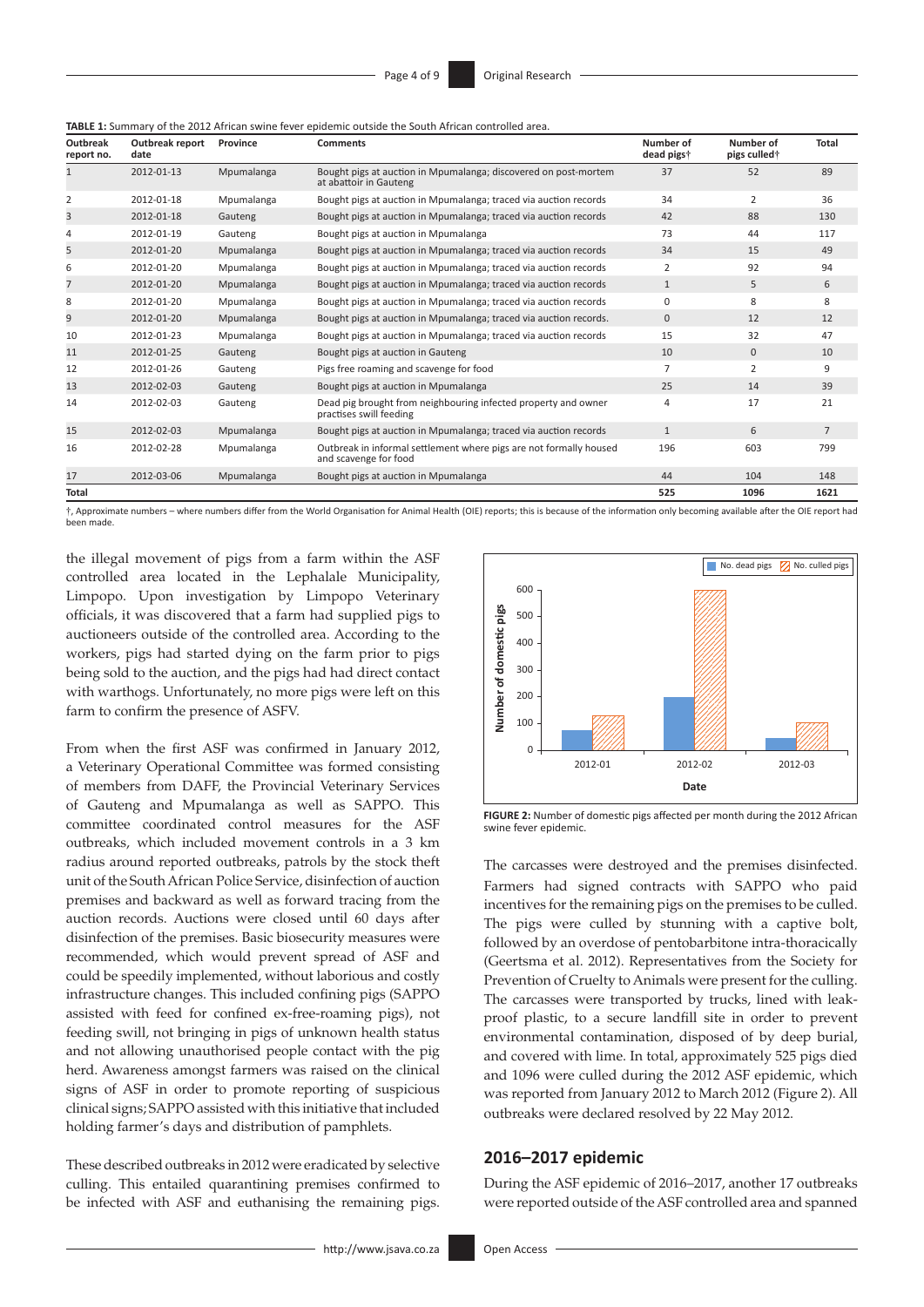three provinces: two in North-West Province, 12 in Free State Province and three in Northern Cape Province (Figure 3).

The first two outbreaks in this epidemic occurred approximately simultaneously in May 2016: one in the North West Province and one in the Free State Province. The first outbreak in the North West Province was reported in a communal township area where various farmers owned freeroaming pigs. At the same time, the Free State veterinary services had been called to a farm on 26 May 2016 where 250 free-range pigs had died over a period of 2 weeks. The farm was placed under quarantine and samples were confirmed positive for ASF. The farmer reported that he had sent pigs to an auction in Bloemfontein at the end of March as well as supplied slaughtered pigs to a client in Koffiefontein commonage in April before mortalities had been experienced.

Trace forward and backward activities ensued as well as increased surveillance for the disease, which found further outbreaks in Free State, North West and Northern Cape. The details of these reported outbreaks are shown in Table 2. The initial source of the 2016–2017 epidemic was not confirmed, but it may be that once introduced the virus spread either via swill, intentional feeding or because of scavenging of free-roaming pigs.

As was the case in the 2012 outbreaks, a selective culling policy was followed for the control of the outbreaks of the 2016–2017 epidemic. This entailed culling all the pigs kept on enclosed properties, but this was more complicated in communal areas where it was difficult to clearly define epidemiological units. In these cases, pigs that were infected or confirmed to be in contact with infected pigs were culled. Other groups of pigs in the area for which there was no compelling evidence of contact with infected animals were first monitored for any signs of disease followed by testing before a decision on whether to proceed with culling the animals was taken. Farmers were served with quarantine notices when ASF was confirmed. Each province's veterinary services approached the outbreaks in their own manner, but in most cases, the Provincial Veterinary Services formed a Joint Operation Committee consisting of representatives from the Municipality, Department of Health, Police and Traffic Police, and the Department of Social Development, who worked together with the Disaster Management Committee to address the outbreaks. In some of the cases, the



ASF, African swine fever

**FIGURE 3:** Map of 2016–2017 African swine fever epidemic outbreaks.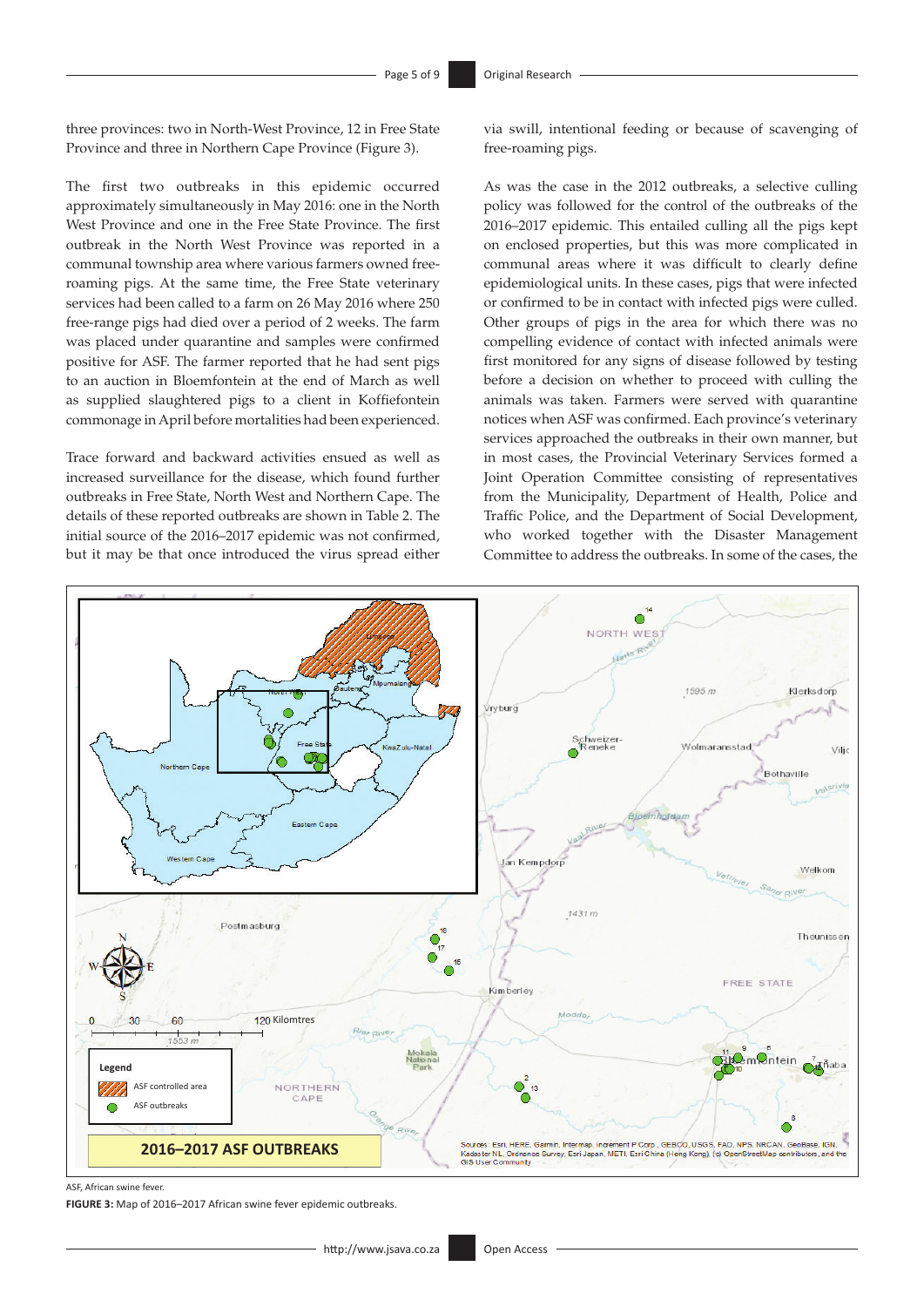| TABLE 2: Summary of the 2016-2017 African swine fever epidemic outside the South African controlled area. |  |  |  |
|-----------------------------------------------------------------------------------------------------------|--|--|--|
|-----------------------------------------------------------------------------------------------------------|--|--|--|

| <b>Outbreak</b><br>report no. | Outbreak report<br>date | Province          | <b>Comments</b>                                                                                                                                                                                                | Number of<br>dead pigs <sup>+</sup> | Number of<br>pigs culled <sup>+</sup> | <b>Total</b> |
|-------------------------------|-------------------------|-------------------|----------------------------------------------------------------------------------------------------------------------------------------------------------------------------------------------------------------|-------------------------------------|---------------------------------------|--------------|
| $\mathbf{1}$                  | 2016-05-26              | North West        | Free-roaming pigs which scavenge, occasional swill feeding. Group<br>of 15-20 communal small scale farmers. May have moved pigs to<br>Bloemfontein area                                                        | 623                                 | 420                                   | 1043         |
| $\overline{2}$                | 2016-06-07              | <b>Free State</b> | Pigs kept free ranging and scavenge in area with swill feeding also<br>practised. Sold pigs at an auction in Bloemfontein area                                                                                 | 250                                 | 30                                    | 280          |
| 3                             | 2016-06-27              | <b>Free State</b> | Bought pigs at auction in Bloemfontein area; sold pigs locally and<br>at auction                                                                                                                               | 257                                 | 9                                     | 266          |
| 4                             | 2016-06-27              | <b>Free State</b> | Pigs bought locally and at auction; pigs may scavenge                                                                                                                                                          | 79                                  | 25                                    | 104          |
| 5                             | 2016-06-27              | <b>Free State</b> | None                                                                                                                                                                                                           | 100                                 | 20                                    | 120          |
| 6                             | 2016-07-05              | <b>Free State</b> | Pigs bought on auction in Bloemfontein area                                                                                                                                                                    | 23                                  | 9                                     | 32           |
| 7                             | 2016-07-18              | <b>Free State</b> | Communal farmers with free-roaming pigs that may scavenge                                                                                                                                                      | 3                                   | 13                                    | 16           |
| 8                             | 2016-07-26              | <b>Free State</b> | Subsistence farmers who visited relatives in other outbreak areas<br>in the time period just before the outbreak. Farmers practise swill<br>feeding. The pigs were loosely contained, with some able to escape | 5                                   | $\Omega$                              | 5            |
| 9                             | 2016-08-11              | <b>Free State</b> | None                                                                                                                                                                                                           | 3                                   | 6                                     | 9            |
| 10                            | 2016-08-29              | Free State        | None                                                                                                                                                                                                           | 50                                  | 66                                    | 116          |
| 11                            | 2016-09-16              | <b>Free State</b> | Communal farmers with free-roaming pigs that may have had<br>direct contact with other free-roaming pigs (closest outbreak was<br>2 km away)                                                                   | 25                                  | 371                                   | 396          |
| 12                            | 2016-09-16              | <b>Free State</b> | Communal farmers with free-roaming pigs that may scavenge                                                                                                                                                      | 5                                   | 6                                     | 11           |
| 13                            | 2016-11-01              | North West        | Small scale farmer that feeds swill from a lodge on the property,<br>which borders a game reserve                                                                                                              | 41                                  | 6                                     | 47           |
| 14                            | 2016-12-09              | Free State        | None                                                                                                                                                                                                           | 30                                  | 18                                    | 48           |
| 15                            | 2017-02-23              | Northern Cape     | Communal farmers with free-roaming pigs that may scavenge and<br>are occasionally fed swill, within an enclosed community                                                                                      | 65                                  | 9                                     | 74           |
| 16                            | 2017-06-14              | Northern Cape     | Farm with pigs kept in a camp around the homestead that are<br>fed swill                                                                                                                                       | 42                                  | $\mathbf{1}$                          | 43           |
| 17                            | 2017-07-05              | Northern Cape     | Communal farmers with free-roaming pigs that may scavenge                                                                                                                                                      | 195                                 | $\overline{2}$                        | 197          |
| <b>Total</b>                  |                         |                   |                                                                                                                                                                                                                | 1796                                | 1011                                  | 2807         |

†, Approximate numbers – where numbers differ from World Organisation for Animal Health (OIE) reports; this is because of the information only becoming available after the OIE report had been made.

Department of Social Development assisted farmers affected by the ASF outbreaks with donations and together the committee organised equipment and burial sites to reduce the risk of contamination and exhumation of the pig carcasses. Some carcasses and confiscated pork products were burnt; other carcasses were buried and covered with lime. Movement control was implemented for pigs and pig products from affected properties with the assistance from traffic police and local police assisting with random patrols checking for these items.

The pigs that were culled were shot or stunned/killed by captive bolt and/or euthanised with pentobarbital. Vehicles, equipment and protective clothing used were washed and disinfected. During the 2016–2017 epidemic, about 1796 pigs died and about 1011 were culled (Figure 4).

In the cases where farmers chose to restock, following culling and disinfection, sentinel pigs were placed and quarantine was only lifted once the sentinel pigs remained clinically healthy and tested serologically negative for ASF after a 3-month period had elapsed. In these cases, none of the sentinel pigs had contracted ASF. In some communal areas, where not all pigs in the wider area had been culled, there was increased clinical surveillance as well as serological surveillance, which indicated that the disease had not established itself in the domestic pig population generally. This epidemic was assumed to have started with the first reported outbreak in May 2016 and continued until the last reported outbreak in July 2017, thus lasting 15 months. After the last reported outbreak,



**FIGURE 4:** Number of domestic pigs affected per month during the 2016–2017 African swine fever epidemic.

surveillance activities continued for 5 months, after which all outbreaks of this epidemic outside the ASF-controlled area were declared resolved in December 2017.

### **Discussion**

This study describes the first two ASF epidemics outside the ASF-controlled area of South Africa. These epidemics were the first occurrences of widespread ASF outbreaks constituting a domestic cycle in South Africa. People were found to play the main part in the spread of ASF by moving pigs, pig products and other objects (including the people themselves) contaminated with the infectious virus,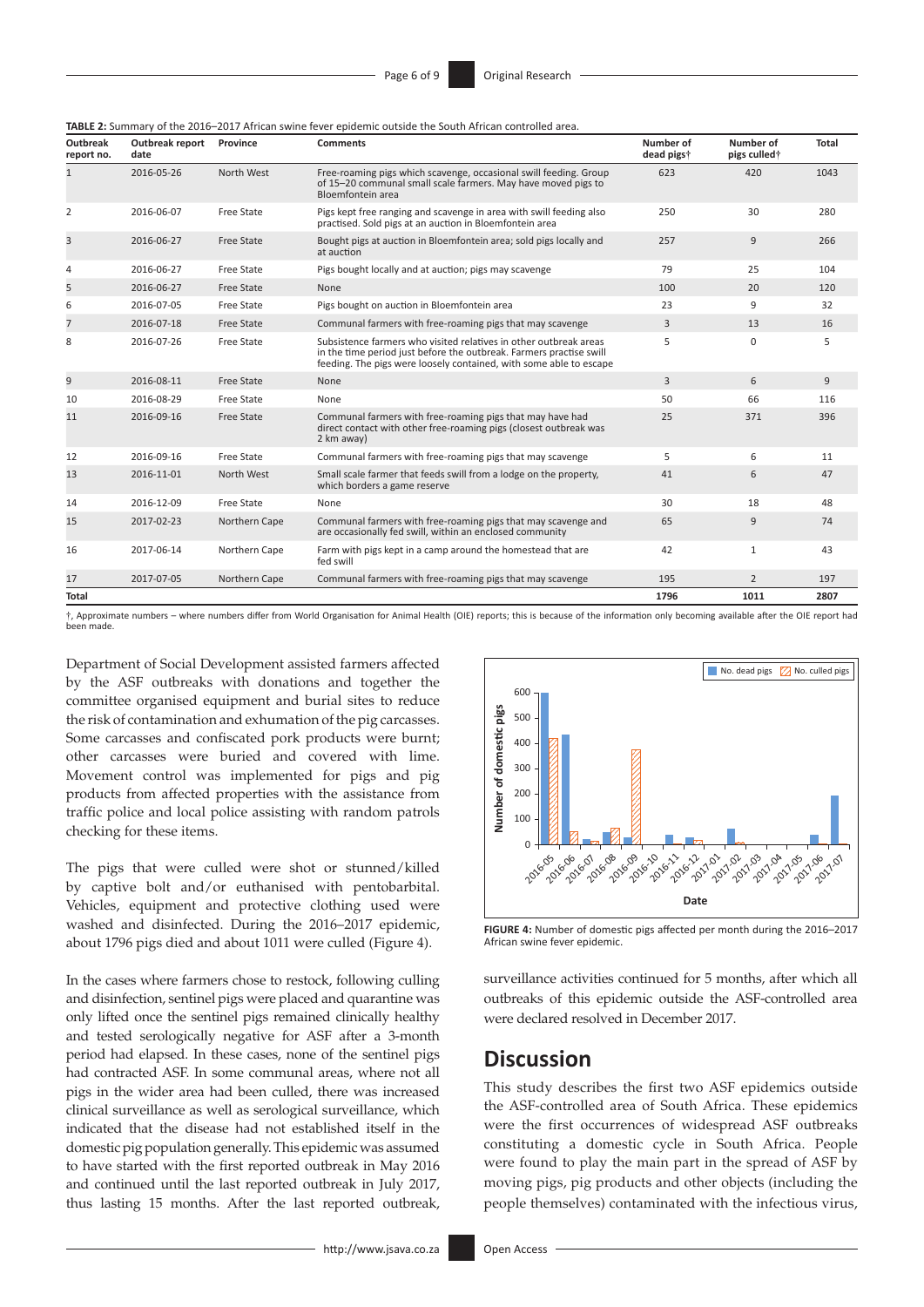which is corroborated by the findings of other studies (Fasina et al. 2015).

During the 2012 ASF outbreaks, the disease was spread by trade of pigs at auctions and to a lesser degree, by the feeding of swill or by scavenging. This was the first widespread outbreak of ASF outside of the ASF-controlled area, as well as the first series of outbreaks of ASF that resulted from a domestic cycle, even though the original source of the outbreaks according to back-tracing was likely spillover from the sylvatic cycle within the ASF endemic area of South Africa. This is supported by the findings of Fasina et al. (2015), who confirmed various links for pig movements between Limpopo, Mpumalanga and Gauteng.

South Africa has very strict import requirements for live pigs, pig genetic material and pork products and does not allow the import of live pigs or pig genetic material from countries with ASF (DAFF Animal Health: Import/Export Policy Unit – personal communication). Legally imported animals, genetic material or pig products were thus not the likely source of ASFV introduction.

Although the exact source of the 2016–2017 epidemic was not determined, it may be that the initial introduction(s) were followed by inter-farm and inter-location transmissions, primarily by swill feeding and scavenging. Although Regulation 24 of the *Animal Diseases Act, 1984* (Act 35 of 1984) prohibits the feeding of swill unless boiled for 60 min or sterilised by means of another efficient method, this has been found difficult to enforce, especially in resource-poor communities. At the two index farms (North West and Free State), both reported that workers may have brought pig products into the area and disposed of this material in such a manner that the pigs may have had access to these products. This study emphasises the potential risk of swill feeding and indicates that further studies are needed to study swill feed dynamics in terms of where and how swill feeding is practised in South Africa.

With an increased emphasis on food security, combined with the fact that with a free-roaming pig keeping system investment is minimal, small-scale piggeries are on the increase in Southern Africa (Penrith et al. 2013). Statistics South Africa (2016) found in its Community Survey on Agricultural Households that the number of households keeping pigs in South Africa increased from 112 678 in 2011 to 210 504 in 2016. Of these households, 192 257 (91%) kept between 1 and 10 pigs. It follows that an increasing informal pig population would supply more susceptible pigs, which may, in the absence of biosecurity and movement controls, present a greater risk for the occurrence of a domestic cycle of ASF (Penrith et al. 2013). With these informally kept pigs, more ASF risk factors are added by the marketing systems, because of lack of organisation, use of auctions, lack of abattoirs and proper meat inspection, especially for pigs coming from smallholder farms (Penrith et al. 2013). Another factor that can increase the occurrence of ASF in domestic pigs is the expansion of communal residential areas, with the

keeping of free-roaming domestic pigs as an inexpensive protein source. Free-roaming pigs are predisposed to coming into contact with various sources of infective material (Penrith & Vosloo 2009).

The potential for rapid spread of this disease was seen in the outbreaks of 2012, as it was found that 172 farms and about 10 374 pigs had primary or secondary contact with the index farm (Fasina et al. 2015). It follows that eradication of this disease in domestic pig populations can be difficult, expensive, laborious and may take a considerable time, as shown by the eradication of ASF following earlier outbreaks from the 1950s in European and South American countries (Penrith & Vosloo 2009). As neither treatment nor vaccine is available for ASF, control must start with preventive measures such as biosecurity and disease awareness and having an early warning system. Once an outbreak is reported, control is based on quarantine, disinfection and culling (Bastos et al. 2014; Beltrán-Alcrudo et al. 2017). During the outbreaks under study, it was fortunate that the SAPPO understood the added value of a public–private partnership with government and was willing to incentivise culling of pigs on infected premises. This resulted in limiting the spread of these outbreaks as well as speedy eradication of the domestic cycle. This example of good public–private partnership should be emulated by organised pig industries elsewhere.

The spread of ASFV during these two epidemics was linked to pig and pig product movements and could have been prevented by good biosecurity practices. Fasina et al. (2015) found that in the Limpopo Province, South Africa, which is mostly part of the ASF-controlled area, there were informal pig movements and trade networks, and that producers were prepared to travel up to 400 km for markets, which would indicate that these emerging smallholders should be a focus for prevention strategies.

Another risk that needs to be addressed is that a great proportion of pig slaughter was performed informally for local consumption, which means that ante- and post-mortem inspection are unlikely to have been performed. The latter can be an important step in identifying ASF, especially where farmers would want to salvage some monetary value when pigs start dying (Penrith et al. 2013). This was demonstrated with the initial diagnosis of the 2012 ASF epidemic being made on post-mortem inspection at an abattoir.

The role of auctions in the 2012 outbreaks indicates that government, industry and auctioneers need to cooperate to compile a plan to prevent disease spread by looking at basic biosecurity requirements, good practices, including improving traceability and supervision that would promote animal health throughout South Africa. Industry organisations such as the National Animal Health Forum of South Africa are ideally situated to facilitate such initiatives.

To date there have been no ASF outbreaks in commercial piggeries in South Africa where basic biosecurity measures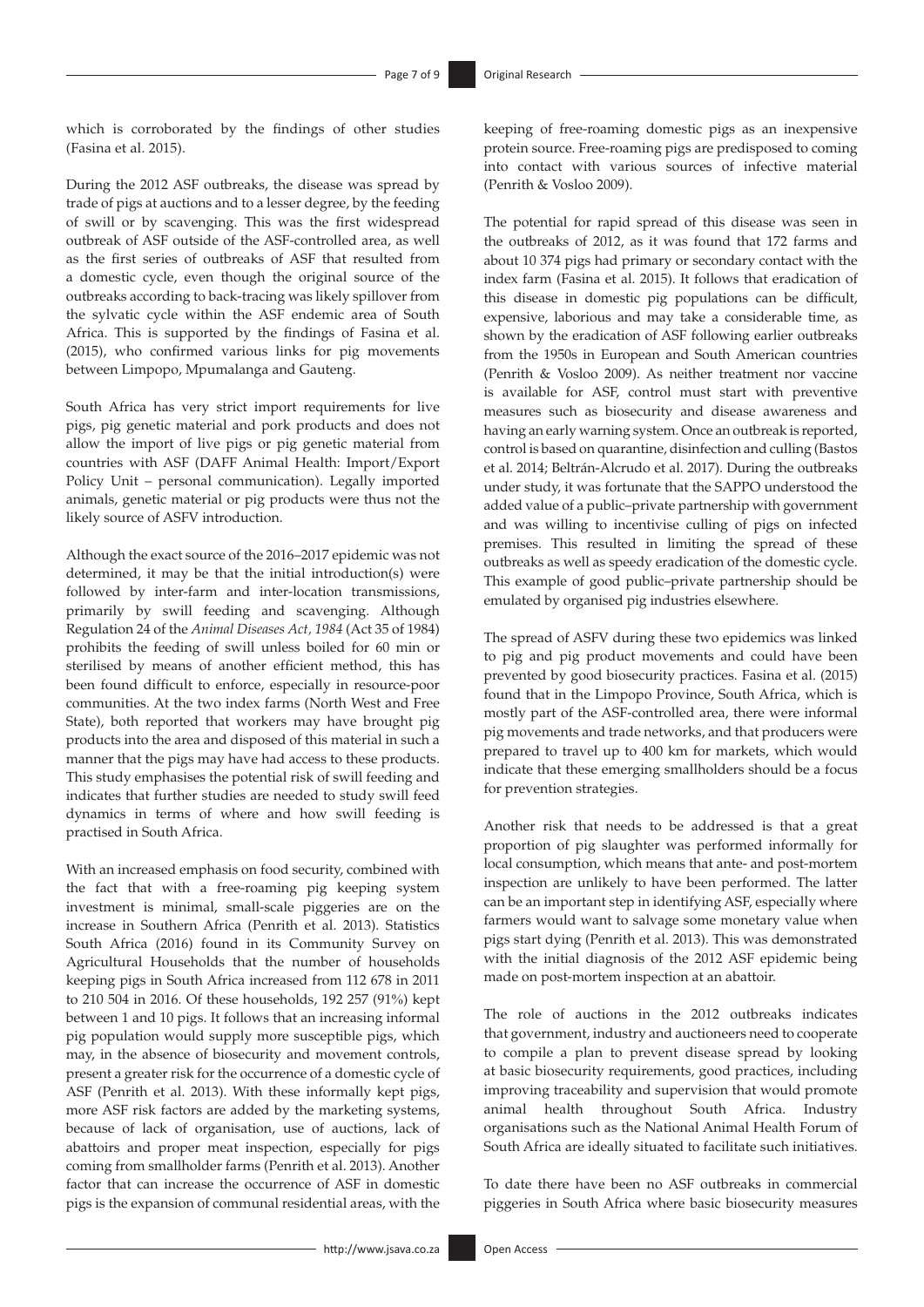have been implemented. The ASF outbreaks in the described epidemics occurred mostly in communal pigs and some smallholder farms with little or no biosecurity. Several commercial piggeries in South Africa have subscribed to the officially endorsed biosecure compartment system. This system was based on the OIE described concept of physical and managerial biosecurity practices to prevent entry of disease to farms in order to maintain a subpopulation of animals of a specific health status (World Organisation for Animal Health 2018). The biosecurity measures implemented by pig compartments conform to a biosecurity plan approved by the veterinary services and include physical barriers such as warthog-proof fencing and solid housing, management practices such as avoidance of swill feeding and showering in with the use of farm-only protective clothing. Only pigs certified to originate from another officially approved compartment are allowed to enter a compartment. These measures have proven effective in South Africa. According to Fasina et al. (2012), a biosecurity framework should be economically justifiable, easy to integrate into the established farm practices and assure sufficient support from workers on the farm.

Swill feeding, in cases where pork from informal slaughter facilities is distributed between families and neighbours, should be addressed. This is important considering that the virus can be maintained in the meat from infected pigs for long periods. Rather than pursuing an enforcement policy for this important biosecurity measure, it is proposed that awareness and education of the semi-commercial and informal pig sector should be prioritised in order to promote compliance. This could be developed into a system where cooperatives are formed in these communities, where they could get access to animal health care as well as work together to access better marketing opportunities.

### **Conclusion**

This study found that the three main means of spread of ASF in these two epidemics (2012 and 2016–2017) were the trade of pigs at auctions, the feeding of swill and free-roaming pigs that scavenge for food. These three aspects need to be addressed in terms of awareness, education and implementation of risk mitigation measures in order to prevent future ASF outbreaks in South Africa. Specific biosecurity measures should be implemented in the semi-commercial sector to prevent ASF. These biosecurity measures need to be low-cost and developed specifically for these types of farmers. In the end, the success of prevention of ASF does not only rely on the government veterinary services of a country, as unscrupulous people may circumvent legislation for profit, but also rely on stakeholder support and participation from all spheres of the pig industry.

### **Acknowledgements**

The authors wish to thank the Director of Animal Health, Dr Mpho Maja, for the use of the data as well as the staff at the Sub-directorate: Epidemiology, for assisting with obtaining information and assistance with the mapping.

### **Competing interests**

The authors declare that they have no financial or personal relationships that may have inappropriately influenced them in writing this article.

### **Authors' contributions**

L.J.v.R. was the project leader and, together with E.C.M.E. and M.L.P., was responsible for the project design. J.v.H. and L.E.H. made conceptual contributions and contributed the laboratory data. T.R. assisted with data collection. L.J.v.R, J.v.H., E.C.M.E., M.L.P. and L.E.H. co-wrote the manuscript.

### **Funding information**

Financial contribution of the South African Pork Producers Organisation is acknowledged.

### **Data availability statement**

Data is available from authors on request.

### **Disclaimer**

The views and opinions expressed in this article are the authors' own and not an official position of any institution involved in the study.

### **References**

- Babalobi, O.O., Olugasa, B.O., Oluwayelu, D.O., Ijagbone, I.F., Ayoade, G.O. & Agbede, S.A., 2007, 'Analysis and evaluation of mortality losses of the 2001 African swine<br>fever outbreak, Ibadan, Nigeria', *Tropical Animal Health and Production* 39(7),<br>533–542.<https://doi.org/10.1007/s11250-007-9038-9>
- Bastos, A.D.S., Fasina, F.O. & King, D.P., 2014, 'Chapter 50: African swine fever', in D. Liu (ed.), *Manual of security sensitive microbes and toxins*, pp. 579–587, Taylor and Francis CRC Press, Boco Raton, FL.
- Beltrán-Alcrudo, D., Arias, M., Gallardo, C., Kramer, S. & Penrith, M.L., 2017, *African swine fever: Detection and diagnosis – A manual for veterinarians*, FAO Animal Production and Health Manual No. 19, Food and Agriculture Organization of the United Nations (FAO), Rome, viewed 15 January 2019, from<http://www.fao.org/3/a-i7228e.pdf>
- Chenais, E., Ståhl, K., Guberti, V. & Depner, K., 2018, 'Identification of wild boar Habitat epidemiological cycle in African swine fever epizootic', *Emerging Infectious Diseases* 24(4), 810–812.<https://doi.org/10.3201/eid2404.172127>
- Chenais, E., Sternberg-Lewerin, S., Boqvist, S., Liu, L., LeBlanc, N., Aliro, T. et al., 2017, 'African swine fever outbreak on a medium-sized farm in Uganda: Biosecurity breaches and within-farm virus contamination', *Tropical Animal Health and Production* 49(2), 337–346. <https://doi.org/10.1007/s11250-016-1197-0>
- Costard, S., Wieland, B., De Glanville, W., Jori, F., Rowlands, R., Vosloo, W. et al., 2009,<br>"African swine fever: How can global spread be prevented?", *Philosophical Transactions*<br>2009.of the Royal Society B 364(1530), 2
- De Kock, G., Robinson, E.M. & Keppel, J.J.G., 1940, 'Swine fever in South Africa', *Onderstepoort Journal of Veterinary Science and Animal Industry* 14(1–2), 31–93.
- Department of Agriculture, Forestry and Fisheries of South Africa (DAFF), 2018, *Online disease database*, viewed 30 April 2018, from [https://www.daff.gov.za/daffweb3/Branches/](https://www.daff.gov.za/daffweb3/Branches/Agricultural-Production-Health-Food-Safety/Animal-Health/Epidemiology/diseasedatabase) [Agricultural-Production-Health-Food-Safety/Animal-Health/Epidemiology/](https://www.daff.gov.za/daffweb3/Branches/Agricultural-Production-Health-Food-Safety/Animal-Health/Epidemiology/diseasedatabase) [diseasedatabase](https://www.daff.gov.za/daffweb3/Branches/Agricultural-Production-Health-Food-Safety/Animal-Health/Epidemiology/diseasedatabase)
- Etter, E.M.C., Seck, I., Grosbois, V., Jori, F., Blanco, E., Vial, L. et al., 2011, 'Seroprevalence of African swine fever in Senegal, 2006', *Emerging Infectious Diseases* 17(1), 49–54.<https://doi.org/10.3201/eid1701.100896>
- Fasina, F.O., Lazarus, D.D., Spencer, B.T., Makinde, A.A. & Bastos, A.D.S., 2012, 'Cost implications of African swine fever in smallholder farrow-to-finish units: Economic benefits of disease prevention through biosecurity', *Transboundary and Emerging Diseases* 59(3), 244–255.<https://doi.org/10.1111/j.1865-1682.2011.01261.x>
- Fasina, F.O., Mokoele, J.M., Spencer, B.T., Van Leengoed, L.A.M.L., Bevis, Y. & Booysen, I., 2015, 'Spatio-temporal patterns and movement analysis of pigs from smallholder farms and implications for African swine fever spread, Limpopo province, South Africa', *Onderstepoort Journal of Veterinary Research* 82(1), Art. #795. <https://doi.org/10.4102/ojvr.v82i1.795>
- Geertsma, P.J., Mpofu, D. & Walters, J., 2012, 'Investigation and control of an outbreak of African Swine Fever in the Gauteng Province in 2012', in *Proceedings of the 10th annual congress of the Southern African Society for Veterinary Epidemiology and Preventive Medicine*, Farm Inn, Pretoria, Republic of South Africa, August 1–3, pp. 17–21.